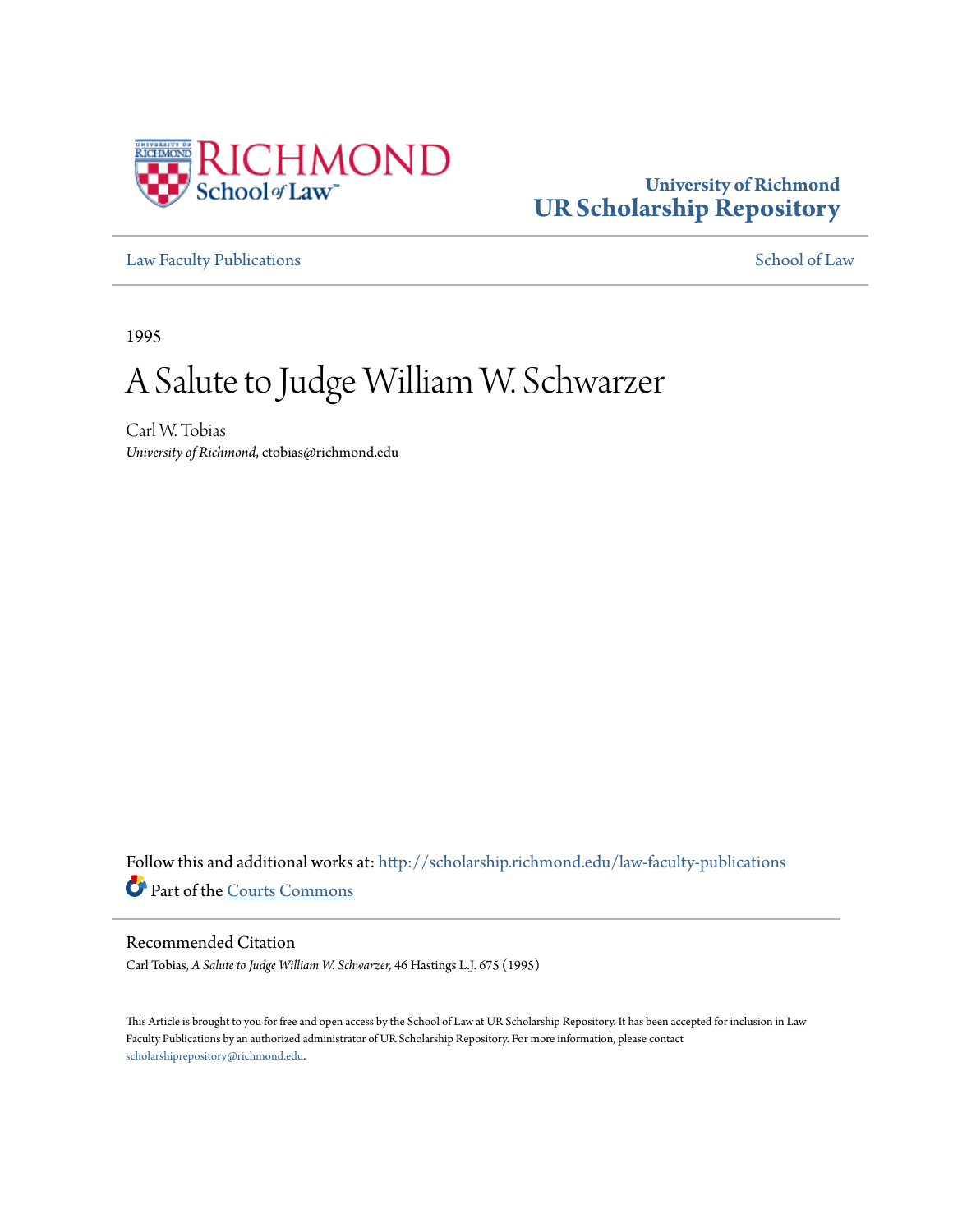## **A Salute to Judge William W Schwarzer\***

*by* 

### CARL TORIAS\*\*

United States Senior District Judge· William W Schwarzer will complete his tour of duty as the Director of the Federal Judicial Center, the principal research arm of the federal courts, in April 1995. Judge Schwarzer's half decade of dedicated leadership of the Center constitutes a fitting capstone to his highly distinguished career on the federal bench. Since President Gerald Ford appointed him to the United States District Court for the Northern District of California in San Francisco nearly twenty years ago, Judge Schwarzer has been intimately involved in virtually all of the important efforts undertaken to improve the federal civil and criminal justice systems.

Throughout Judge Schwarzer's decade and a half of service on a federal court that has one of the largest and most complex dockets, he actively experimented with numerous procedures intended to expedite the resolution and reduce the expense of civil litigation. The Northern District of California was probably the first and the foremost federal court to develop and implement innovative mechanisms for efficiently processing cases, particularly during the pretrial process.

Judge Schwarzer was instrumental in crafting and applying these measures, which fall under the rubric of managerial judging. The jurist and a number of his colleagues played integral roles in guiding lawsuits from filing to disposition, especially through close monitoring of cases during their discovery phase. For example, judges of the Northern District, including Judge Schwarzer, presided at litigation conferences in which parties and lawyers explored the possibility of employing alternatives to traditional dispute resolution, such as mediation, arbitration, and early neutral evaluation, identified important issues for resolution, and exchanged information significant to both sides' cases.

<sup>\*</sup> Judge Schwarzer will join the Hastings faculty as a Visiting Professor of Law in 1995. .

Professor of Law, University of Montana. I wish to thank Peggy Sanner for valuable suggestions, Cecelia Palmer and Charlotte Wilmerton for processing this piece, and the Harris Trust for generous, continuing support. Errors that remain are mine.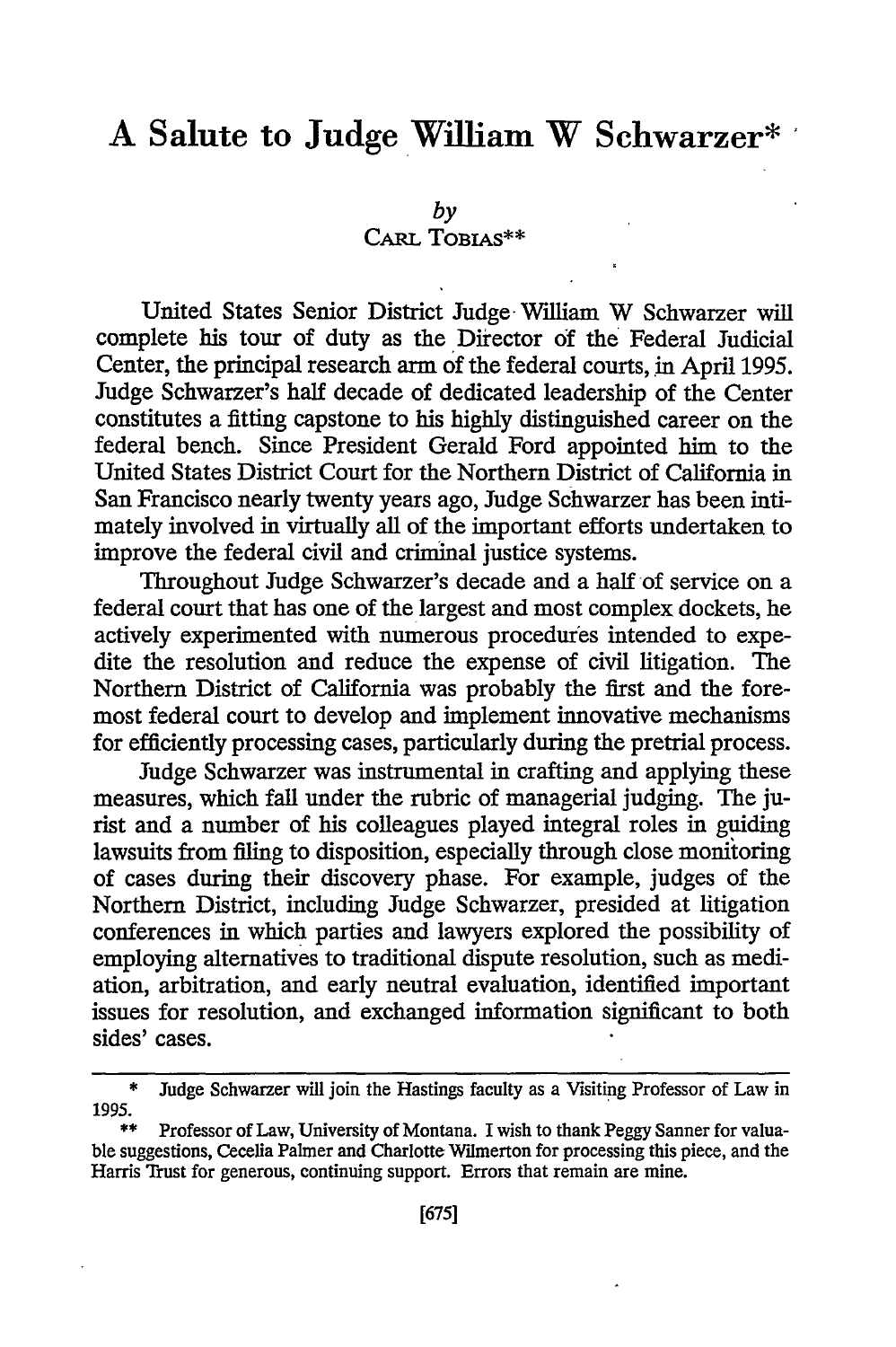In addition to serving as an active judicial case manager, Judge Schwarzer has been centrally involved in all of the controversial debates surrounding the Federal Rules of Civil Procedure over the last two decades. Judge Schwarzer was a strong proponent of the 1983 Federal Rules amendments that effectively enhanced judicial control over civil cases by codifying the concept of managerial judging and that enlarged attorneys' responsibilities to act as officers of the court.

More specifically, Judge Schwarzer championed the 1983 revision to Rule 11 which required that lawyers conduct reasonable prefiling inquiries and mandated that judges impose sanctions for the provision's violation. In an effort to limit the pursuit of frivolous lawsuits, Judge Schwarzer encouraged judges to apply the amended rule rigorously and did so himself. When Judge Schwarzer perceived that the revised Rule 11 was being misused and overused, leading to expensive, unnecessary satellite litigation, he wrote an influential article urging that judges and attorneys exercise greater restraint in relying upon the rule. This writing and his advocacy were partly responsible for the United States Supreme Court's 1993 decision to amend further the 1983 version of Rule 11 by reducing incentives to invoke the provision.

Judge Schwarzer substantially affected the enforcement, and often the amendment, of other important rules of civil procedure. He was a tireless supporter of comparatively stringent use of Rule 56, governing summary judgment motions, as a mechanism for expediting the disposition of cases. Judge Schwarzer's views apparently contributed to the Supreme Court's issuance of the 1986 trilogy of opinions which required that federal judges apply summary judgment more strictly.

Judge Schwarzer concomitantly sought modification of Rule 68, covering offers of judgment, to improve that provision as a mechanism for promoting settlement. Moreover, he was one of the earliest proponents of mandatory prediscovery disclosure, a highly controversial technique which requires that litigants divulge information important to their cases before commencing formal discovery. The jurist played a significant role in guiding the disclosure procedure through a tortured rule revision process that culminated in the 1993 promulgation of automatic disclosure requirements.

Judge Schwarzer has correspondingly been a prolific author who committed to paper his thoughts on how best to facilitate the resolution of federal court litigation. As mentioned above, the judge's writing on Rule 11, Rule 26, relating to traditional discovery and to